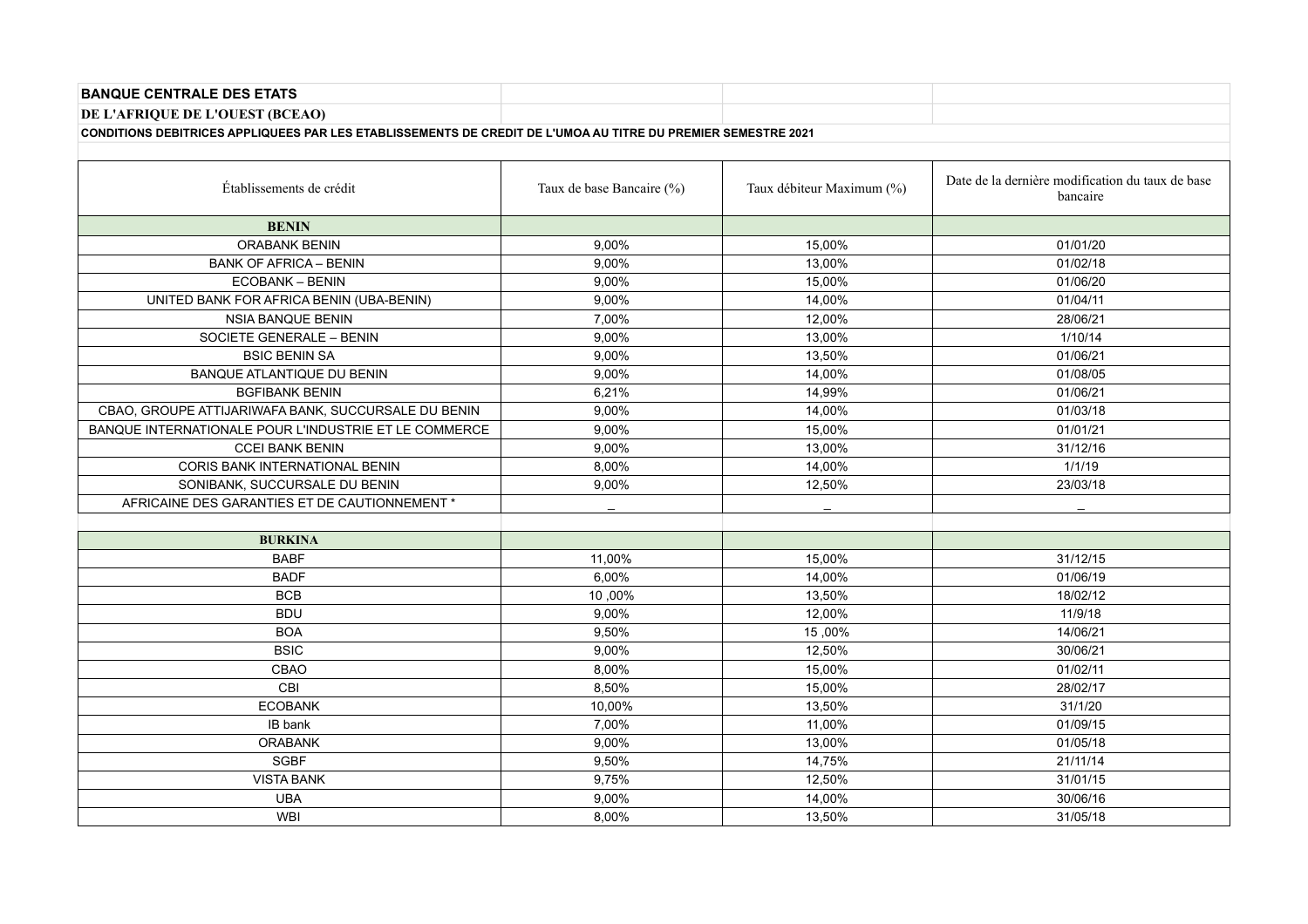| <b>ALIOS FINANCE</b>               | 18,00%          | 20,20%          | 1/6/16   |
|------------------------------------|-----------------|-----------------|----------|
| <b>FIDELIS FINANCE</b>             | 11,75%          | 17,00%          | 30/06/21 |
| <b>SOBCA</b>                       | 7,50%           | 21,00%          | 20/12/13 |
| <b>SOFIGIB</b>                     | <b>NEANT</b>    |                 |          |
|                                    |                 |                 |          |
| <b>COTE D'IVOIRE</b>               |                 |                 |          |
| AFRILAND FIRST BANK-CI             | 11              | 14,75           | 01/08/20 |
| <b>ALIOS FINANCE</b>               | 9,5             | $\overline{22}$ | 2018     |
| <b>BACI</b>                        | 10,75           | 13,55           | 01/08/19 |
| <b>BANQUE D'ABIDJAN*</b>           | 10,75           | $\overline{15}$ | 05/09/17 |
| <b>BANQUE POPULAIRE</b>            | 10,75           | 13,5            | 01/01/17 |
| <b>BBG-CI</b>                      | 10,75           | 14,75           | 02/11/15 |
| <b>BDU-CI</b>                      | 10,5            | 12              | 15/01/15 |
| <b>BGFIBANK-CI</b>                 | 10,75           | $\overline{15}$ | 05/01/12 |
| <b>BHCI</b>                        | 10,5            | 14,5            | 01/01/15 |
| <b>BICICI</b>                      | 11              | 14,5            | 01/05/03 |
| <b>BMS-CI</b>                      | $\overline{12}$ | $\overline{13}$ | 31/01/21 |
| <b>BNI</b>                         | 10              | 14,75           | 19/02/04 |
| <b>BOA-CI</b>                      | 10,75           | 15              | 1/2/09   |
| <b>BRM-CI</b>                      | 10,75           | 14              | 01/11/16 |
| <b>BSIC</b>                        | 10,75           | 14,75           | 28/01/10 |
| CITIBANK-CI                        | 10,75           | 14,75           | 2005     |
| CORIS BANK INTERNATIONAL           | 10              | 15              | 01/09/18 |
| ECOBANK-CI*                        | 10,75           | 15              | 01/02/03 |
| FIDELIS FINANCE BF-CI              | 10              | 19,5            | 01/09/13 |
| <b>GTBANK-CI</b>                   | 10,75           | 15              | 16/04/12 |
| <b>MANSA BANK</b>                  | 10,75           | 13,63           | 23/01/20 |
| NSIA BANQUE-CI                     | 10,7            | 15              | 1/12/02  |
| ORABANK-CI                         | 10,5            | 13,5            | 01/01/16 |
| ORANGE BANK AFRCA                  | 10,75           | 14,75           | 24/07/20 |
| STANDARD CHARTERED BANK-CI         | 10,75           | 14,99           | 01/10/14 |
| <b>SIB</b>                         | 10,75           | 14,75           | 31/03/06 |
| SOCIETE GENERALE-CI                | 10,75           | 13,9            | 01/01/03 |
| <b>STANBIC BANK</b>                | 11              | $\overline{7}$  | 02/01/18 |
| <b>UBA</b>                         | 10,75           | 13              | 07/05/18 |
| <b>VERSUS BANK</b>                 | 10,75           | 14              | 01/01/20 |
|                                    |                 |                 |          |
| <b>GUINEE-BISSAU</b>               |                 |                 |          |
| BANCO DA AFRICA OCIDENTAL (BAO-SA) | 8,00%           | 15,00%          | 01/01/18 |
| ORABANK-GUINE-BISSAU (ORA-GB)      | 9,00%           | 12,00%          | 01/01/16 |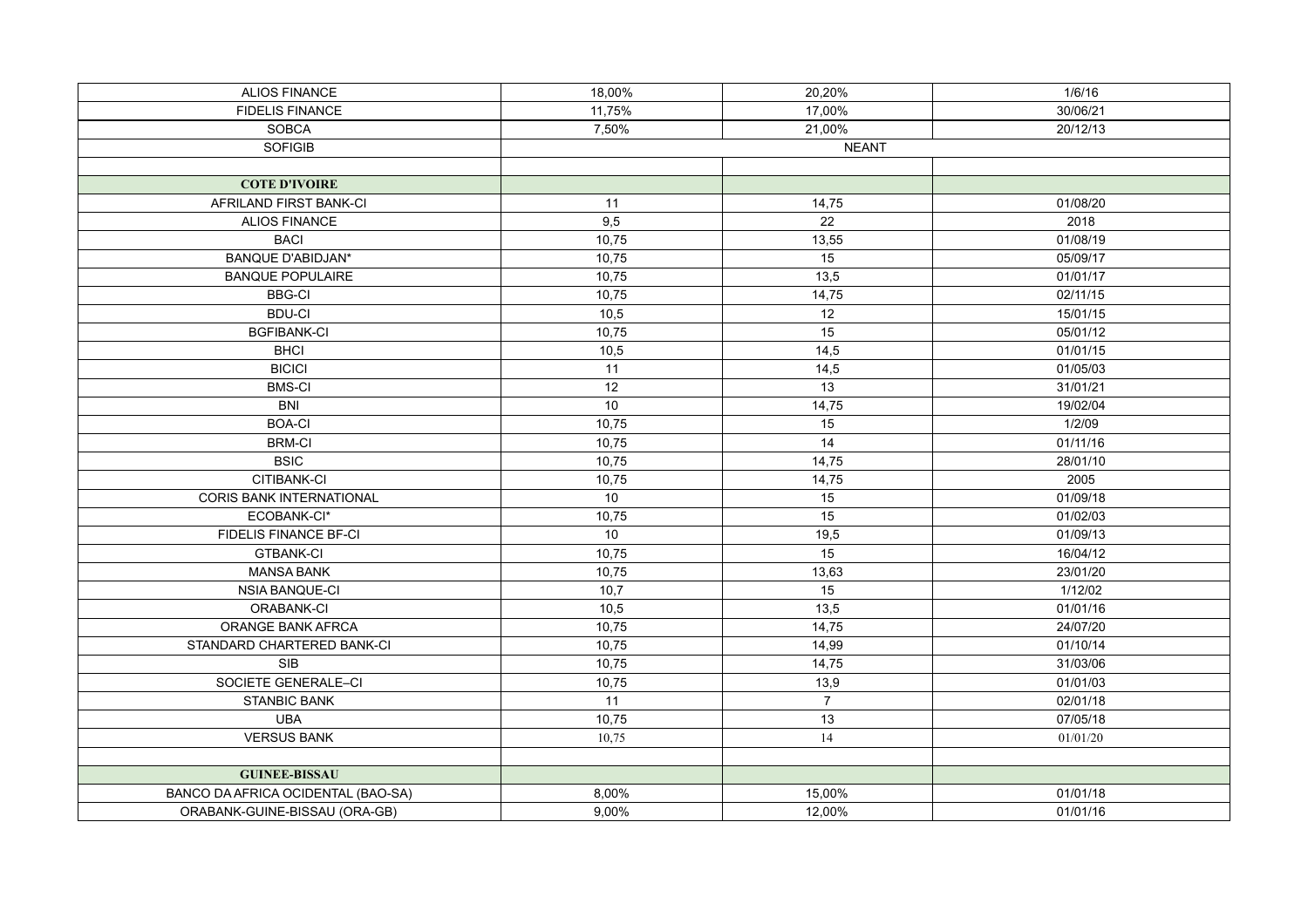| BANCO DA UNIÃO (BDU-SA)  | 10,00%                    | 12,00%   | 07/12/16   |
|--------------------------|---------------------------|----------|------------|
| ECOBANK-GB               | 10,00%                    | 15,00%   | 28/07/20   |
| <b>BANQUE ATLANTIQUE</b> | 9,00%                     | 13,50%   | 6/10/16    |
|                          |                           |          |            |
| <b>MALI</b>              |                           |          |            |
| <b>BDM-SA</b>            | 6,00%                     | 11,00%   | 12/01/21   |
| <b>BIM-SA</b>            | 10,00%                    | 14,50%   | 1/1/17     |
| <b>BNDA</b>              | 5,80%                     | 10,00%   | 30/06/21   |
| <b>BCS-SA</b>            | 6,64%                     | 14,50%   | 31/12/20   |
| <b>BOA-Mali</b>          | 5,50%                     | 14,00%   | 27/5/21    |
| ECOBANK-Mali             | 9,00%                     | 14,00%   | 09/05/14   |
| <b>BICIM</b>             | 9,50%                     | 14,50%   | 01/02/21   |
| <b>BMS-SA</b>            | 7,36%                     | 13,00%   | 30/06/21   |
| <b>BSIC-Mali-SA</b>      | 10,00%                    | 13,00%   | 01/01/21   |
| ORABANK-Mali             | 10,00%                    | 14,50%   | 31/05/16   |
| <b>BAM</b>               | 10,00%                    | 15,00%   | 30/11/17   |
| <b>BCI-Mali-SA</b>       | 10,00%                    | 14,50%   | 31/12/20   |
| CBI-Mali                 | 10,00%                    | 15,00%   | 01/04/19   |
| UBA-Mali                 | 10,00%                    | 14,00%   | 14/06/19   |
| ALIOS FINANCE Mali       | 9,50%                     | 24,00%   | 01/04/21   |
|                          |                           |          |            |
| FGHM-SA                  | 3,00%                     | 3,00%    | 01/12/2012 |
| FGSP-SA                  | 0,25%, 2,00% et 4,50% (+) | 2% et 1% | 19/5/20    |
|                          |                           |          |            |
| <b>NIGER</b>             |                           |          |            |
| <b>BOA NIGER</b>         | 8,50%                     | 12,50%   | 01/04/16   |
| <b>BIA NIGER</b>         | 9,00%                     | 13,60%   | 14/02/19   |
| SONIBANK                 | 9,00%                     | 12,50%   | 01/08/13   |
| <b>BCN</b>               | 7,25%                     | 12,50%   | 19/02/14   |
| <b>BIN</b>               | 9,00%                     | 12,50%   | 31/12/18   |
| <b>ECOBANK NIGER</b>     | 9,00%                     | 13,00%   | 01/01/19   |
| <b>BSIC NIGER</b>        | 9,00%                     | 12,50%   | 26/04/19   |
| ORABANK-NIGER            | 9,00%                     | 12,60%   | 30/06/2020 |
| <b>BAN</b>               | 9,00%                     | 13,50%   | 02/04/14   |
| <b>BAGRI</b>             | 9,00%                     | 12,00%   |            |
| CBAO-NIGER               | 8,00%                     | TBB+4.8% | 10/01/14   |
| <b>BRM-NIGER</b>         | 9,00%                     | 12,50%   | 10/12/19   |
| <b>BHN</b>               | 9,00%                     | 13,50%   | 11/04/19   |
| <b>CORIS BANK NIGER</b>  |                           |          |            |
|                          | 9,00%                     | 15,00%   | 31/01/2021 |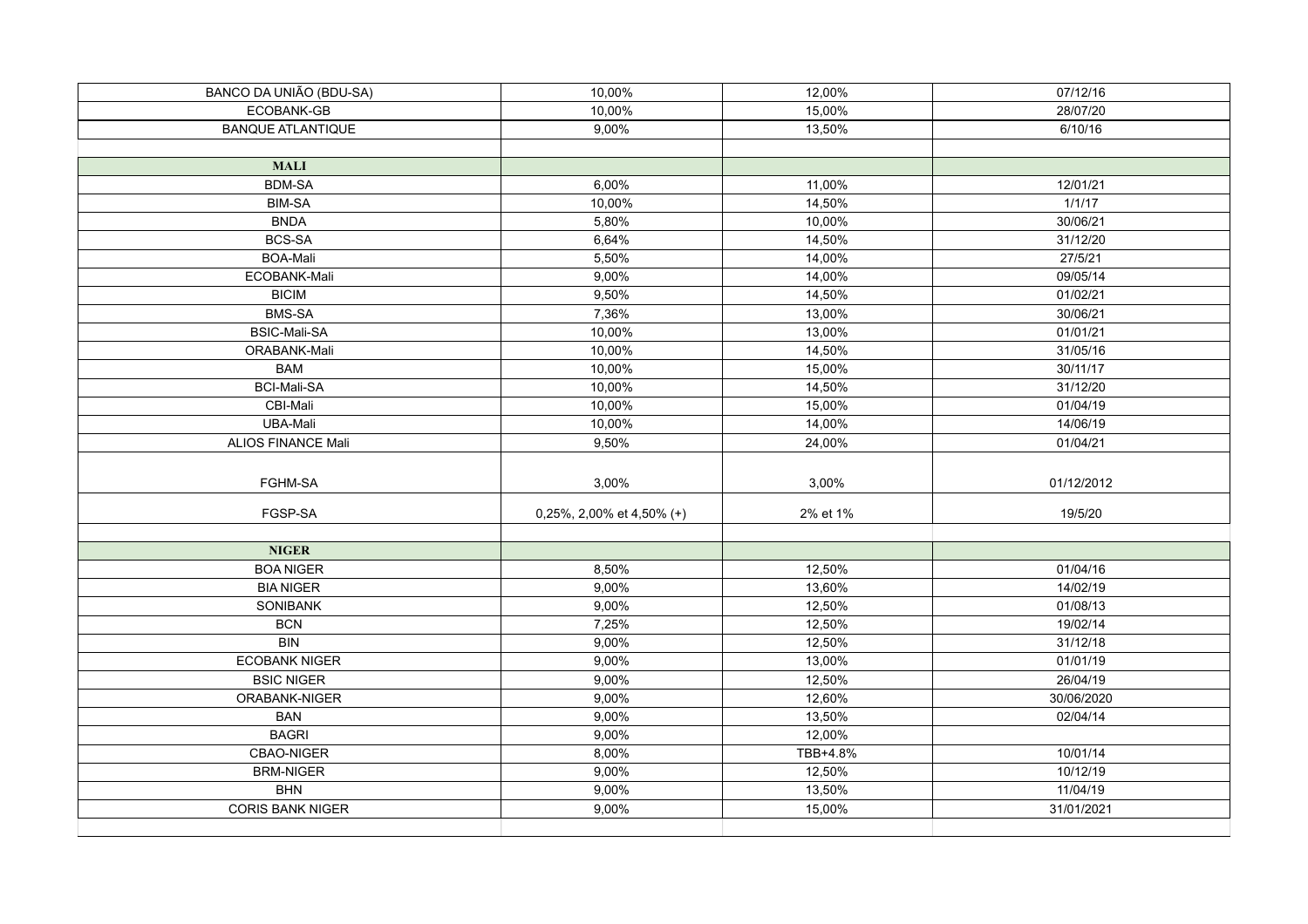| <b>SENEGAL</b>              |         |         |            |
|-----------------------------|---------|---------|------------|
| <b>SGBS</b>                 | 9,00%   | 14,00%  | 01/03/2014 |
| <b>BICIS</b>                | 8,50%   | 14,00%  | 01/04/2015 |
| CBAO                        | 8,00%   | 15,00%  | 01/01/2014 |
| CDS                         | 9,00%   | 15.00%  | 01/01/2014 |
| CITIBANK-SENEGAL            | 8,00%   | 14,00%  | 18/03/2011 |
| <b>BHS</b>                  | 7,00%   | 14,00%  | 13/08/2018 |
| LBA                         | 8,00%   | 14,00%  | 31/12/2016 |
| BIS                         | 9,00%   | 15,00%  | 2018       |
| ECOBANK-SENEGAL             | 8,00%   | 15,00%  | 01/01/2014 |
| <b>BOA-SENEGAL</b>          | 9,00%   | 15,00%  | 01/06/2016 |
| <b>BSIC-SENEGAL</b>         | 8,00%   | 12,00%  | 15/03/2019 |
| <b>BIMAO</b>                | 8,00%   | 13,00%  | 01/12/2016 |
| <b>ORABANK</b>              | 9,00%   | 14,00%  | 20/04/2015 |
| <b>FBNBANK</b>              | 8,00%   | 14,00%  | 19/03/2021 |
| <b>BANQUE ATLANTIQUE</b>    | 8,00%   | 14 %    | 16/03/2018 |
| <b>BRM</b>                  | 8,00%   | 12,50%  | 01/03/2013 |
| <b>UBA-SENEGAL</b>          | 8,00%   | 13,00%  | 2017       |
| <b>CREDIT INTERNATIONAL</b> | 9,00%   | 14,00%  | 30/03/2015 |
| <b>NSIA SENEGAL</b>         | 8,75%   | 14,00%  | 26/08/2016 |
| <b>BNDE</b>                 | 8,00%   | 13,00%  | 27/01/2014 |
| <b>BCI-MALI SENEGAL</b>     | 8.00%   | 13,00%  | 27/02/2016 |
| <b>BANQUE DE DAKAR</b>      | 8,00%   | 13,00%  | 01/04/2019 |
| <b>BGFIBANK</b>             | 8,00%   | 15,00%  | 02/01/2019 |
| <b>CORIS BANK</b>           | 8,00%   | 14,00%  | 21/11/2016 |
| LA BANQUE OUTARDE           | 8,00%   | 11,60%  | 14/02/2019 |
| <b>LOCAFRIQUE</b>           | 6.50%   | 17,00%  | 08/12/2014 |
| <b>ALIOS FINANCE</b>        | 9,50%   | 24,00%  | 04/01/2021 |
| <b>WAFACASH WEST AFRICA</b> | $N/A**$ | $N/A**$ | $N/A**$    |
| <b>LA FINAO</b>             | $N/A**$ | $N/A**$ | $N/A**$    |
|                             |         |         |            |
| <b>TOGO</b>                 |         |         |            |
| <b>BIA</b>                  | 7,70%   | 13,75%  | 01/11/06   |
| <b>BTCI</b>                 | 6,44%   | 12,00%  | 30/06/21   |
| <b>UTB</b>                  | 8,63%   | 12,00%  | 01/01/21   |
| <b>SIAB</b>                 | 7,29%   | 11,00%  | 01/03/21   |
| ECOBANK-TOGO                | 9,00%   | 15,00%  | 05/01/10   |
| ORABANK-TOGO                | 9,50%   | 14,95%  | 30/09/06   |
| <b>BAT</b>                  | 9,00%   | 15,00%  | 01/01/13   |
| <b>BSIC</b>                 | 9,83%   | 14,38%  | 01/01/21   |